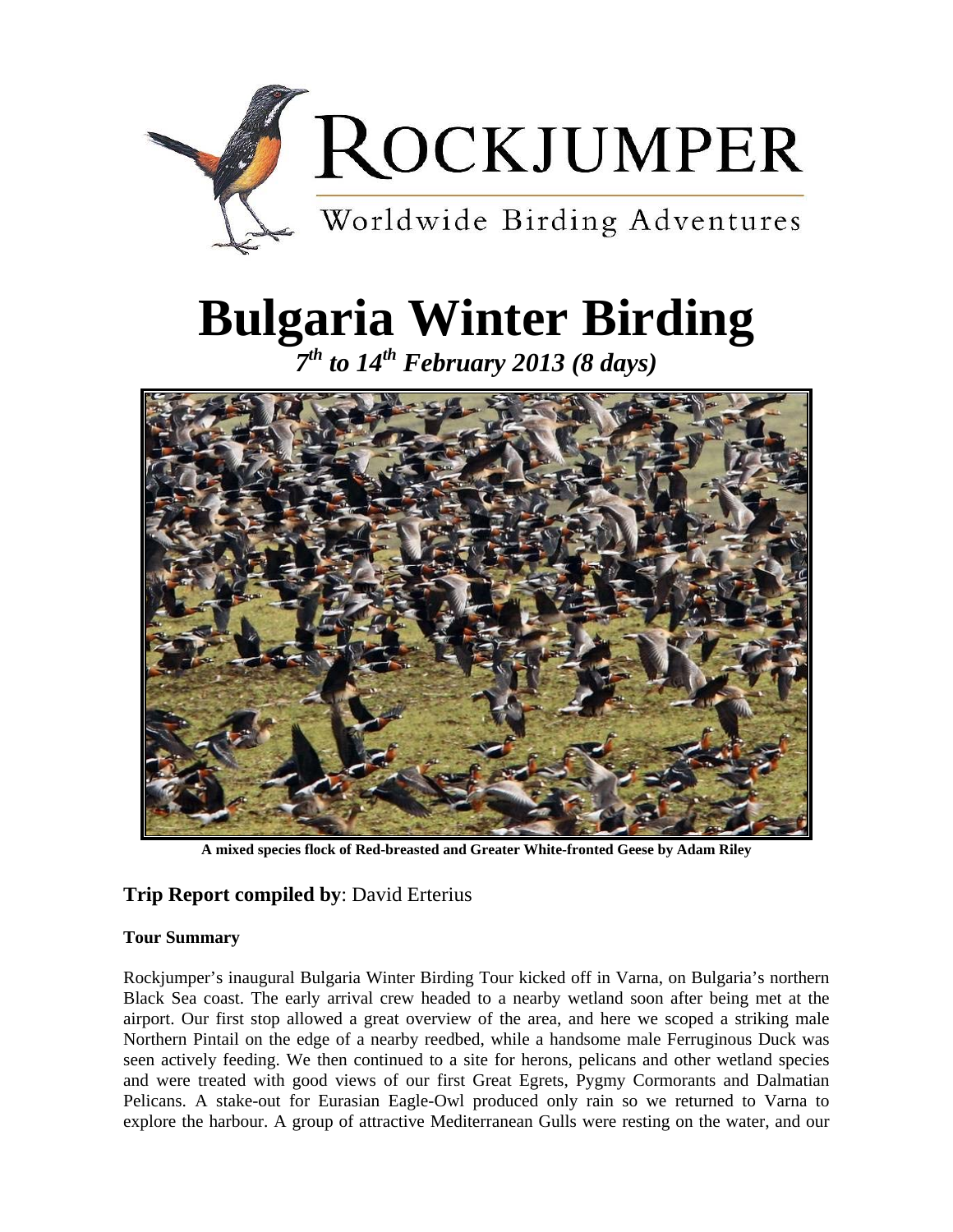first Eared (Black-necked) Grebes allowed excellent views. By now the light was fading so we called it a day and headed for dinner at a very nice and cosy local restaurant. Here we enjoyed a delicious dinner and met up with the later arriving participants. Thereafter we drove north along the Black Sea coast to our hotel in Kavarna, where we checked-in for the next three nights.



**Red-breasted Goose flock at dawn by Adam Riley**

After a rich and tasty breakfast buffet the following morning, we headed northwards to an area known as Coastal Dobrudzha right on the Romanian border. Our main goal here was to witness the amazing spectacle of thousands of wintering Redbreasted and Greater

White-fronted Geese in the surroundings of Lake Durankulak and Lake Shabla. These waterfowl roost in the lakes, taking off every morning to fly inland and feed in the surrounding winter crop fields. The numbers of Red-breasted Geese vary annually from between a few hundred to several tens of thousands, depending on the severity of the winter. Almost the entire world population of this endangered and enigmatic species migrate from their tundra breeding grounds on the coast of the Kara Sea in Arctic Siberia, across the West Siberian lowlands and along the Urals, finally crossing the steppe in Kazakhstan to winter in the Dobrudzha region on both sides of the border between Romania and Bulgaria. About a month before our arrival, teams from BSPB/BirdLife Bulgaria and WWT undertook an especially comprehensive count of the wintering Red-breasted Geese in the Bulgarian Dobrudzha. Approximately 54,000 birds were tallied, the highest winter count since the late 1990s, suggesting that practically the entire global population was in Bulgarian Dobrudzha at that time. As we approached Lake Durankulak, it didn't take long before we saw geese in the distance. (Interestingly, we soon learned that it was quite easy to pick out pure flocks of flying Red-breasted Geese with the naked eye, since they have a more erratic flight action similar to dense flocks of starlings, as compared to the more relaxed flight action of the more dispersed

groups of flying Greater White-fronted Geese.) We pulled over and set up our scopes to scan the vast winter crop fields. The geese flocks were rather wary due to the hunting season having just ended, but by carefully approaching them we eventually managed some truly amazing scope views of these fabulous birds. In amongst the brilliant adults, we could also pick out second year birds in their juvenile plumage, being more washed out and not showing the deep red of the adults, as well as having more faded as opposed to jet-black primaries and wing coverts. Everybody was in high spirits, and we were thrilled to have enjoyed such great experiences of the most sought-after bird of the tour.



**Red-breasted and Greater White-fronted Geese feeding in a winter crop field by Adam Riley**

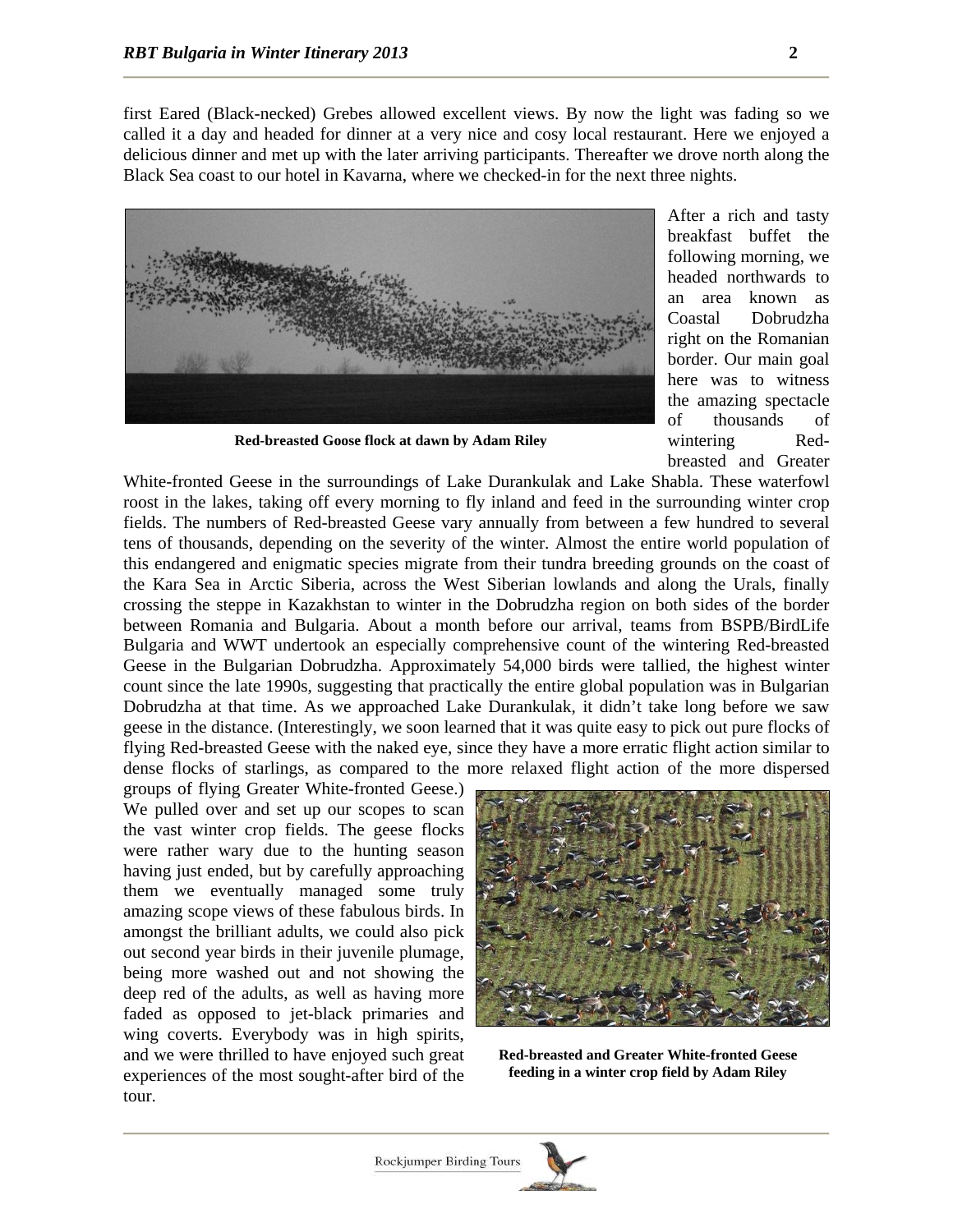We then continued our journey, finding a smart looking Great Grey Shrike perched in a line of thickets alongside one of the winter crop fields, and at a small beach we were rather surprised to find that Western Marsh Harriers were quite common in the area, with a dozen birds scattered around and hunting low over the reedbeds. This species is traditionally regarded as a long-distance migrant that winters in Africa. A bit of seawatching then produced 40 neat and elegant Little Gulls foraging just beyond the breakers. This, the smallest gull in the world, is adapted to a life out on the open sea during the winter months, and is normally seen further out from land. We next headed south for lunch, *en route* spotting a Common Reed Bunting sitting just next to the road and allowing great views and small groups of Corn Bunting.



**Syrian Woodpecker by Adam Riley**

Our lunch stop was in a small village named Kamen Brjag (which means "Stormy Coast" in Bulgarian) and after enjoying some local dishes, including a very tasty fish soup, we tried for Syrian Woodpecker, another lifer for the entire group. It didn't take long before a male responded and he soon came flying in and landed on top of a nearby tree. We were all very delighted to obtain such good scope views of this, our first of eight potential Bulgarian woodpecker species for the trip. Our next scheduled birding site was Cape Kaliakra, a long and narrow headland with a spectacular point. This region protects some of the last

remnants of steppe, a habitat that once covered huge parts of the Dobrudzha plateau. The coast here is steep, with vertical cliffs plunging 70 metres (230 feet) to the broiling sea below. *En route* we found a stunning adult male Hen Harrier just next to the road, hunting low over the fallow fields, and we watched him for several minutes as he quartered in slow-motion, occasionally hovering and allowing great views. Eventually we reached the base of the point on the eastern side, and continued on a small and winding road all the way down to the sea until we reached a bay with a small beach and some abandoned houses. As we neared Cape Kaliakra, the coastline became more dramatic, consisting of eroded reddish cliffs descending abruptly into the water. Here we scanned carefully for Wallcreeper, but luck was not on our side and we instead enjoyed very good scope views of a handsome European Shag in breeding plumage, showing its spectacular crest.

Further scanning revealed the much wanted Eurasian Eagle-Owl on its day roost, and what a magnificent sight it was through the scope! Very satisfied with this, we then ascended the plateau and continued out to the actual point, where we stopped at the remains of an old fortress for an extended scan. European Shags were flying by and small groups of Eared Grebes could be seen out at sea, as well as our first Caspian Gulls in the form of two first winter birds. Here we were also entertained by Harbour Porpoises. Returning to our hotel, we decided to try for Little Owl in the village of Balgarevo, and it didn't take long before we



**Eurasian Eagle-Owl by Adam Riley** 

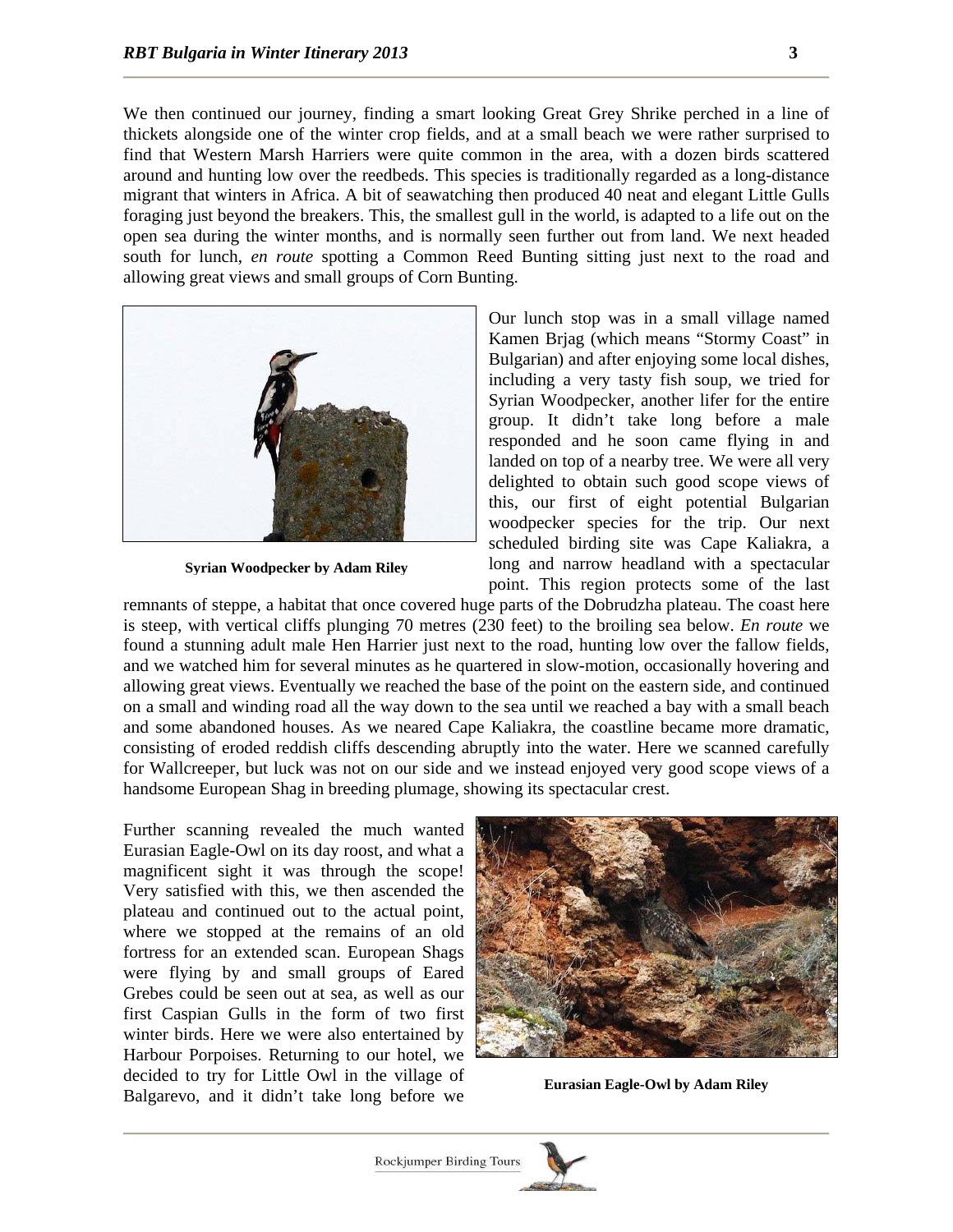spotted an individual sitting on top of a small house. We enjoyed excellent views through the scope of this charismatic little fellow, before we decided to call it a day and head back to our hotel in Kavarna.

We started off early the next morning at the abandoned carp farm at Lake Durankulak, where we had planned to try for Moustached Warbler, Bearded Reedling and Penduline Tit, amongst others. However, the weather conditions were not optimal, with relatively strong wind making it difficult to locate any passerines, especially in the reeds. On the other hand, we were rewarded with good views of our first Long-legged Buzzard, a Eurasian Bittern that was seen flying a short distance low over the reeds, and a pretty little European Robin showing very well in some thickets just next to our vehicle. After that,



**Whooper Swans & Common Crane by Adam Riley** 

we had another opportunity to enjoy the magnificent masses of the fabulous Red-breasted Geese. Dedicated scans for Lesser White-fronted Goose produced great views of Red-breasted, Greater White-fronted and a single Graylag but not the rare target. Here we also spotted our first Eurasian Jay sitting in shrub just next to the road and an uncommon Stock Dove gave us a superb fly-by. We then headed south along the coast, to Lake Shabla, where we were lucky to find a lovely flock of stunning Eurasian Siskins feeding right alongside the road.

Our following stop produced one of the highlights of the whole trip, namely a flock of smart looking Long-eared Owls on a day roost. It wasn't long before we located them, and even though they were sitting quite elusively among the conifers, we nevertheless managed some fantastic views



through our scopes. Continuing on, we later passed by some winter crop fields where we spotted a family flock of 2 adult and 3 juvenile Tundra Swans. Whilst enjoying these pristine birds, another group of swans started circling overhead and fortunately for us ended up alighting in the same field. This flock consisted of 35 Whooper Swans and a very unexpected juvenile Common Crane that should not have been in Bulgaria at this time of year. A nice flock of Brambling were another highlight for the area as were more than 30 beautiful Eurasian Goldfinch. At the nearby Cape Shabla, the easternmost point of Bulgaria, we were treated to some excellent comparative perched views of a few Caspian Gulls in amongst a small flock of Yellow-legged Gulls. Thereafter we headed inland to scan the vast ploughed fields for Calandra Lark, one of Europe's most attractive larks. After driving around for a while, we finally managed to find a nice flock feeding just next to the road. We enjoyed great views through the scopes, as well as obtaining some additional excellent views of the birds in flight. **Long-eared Owl by Adam Riley** 

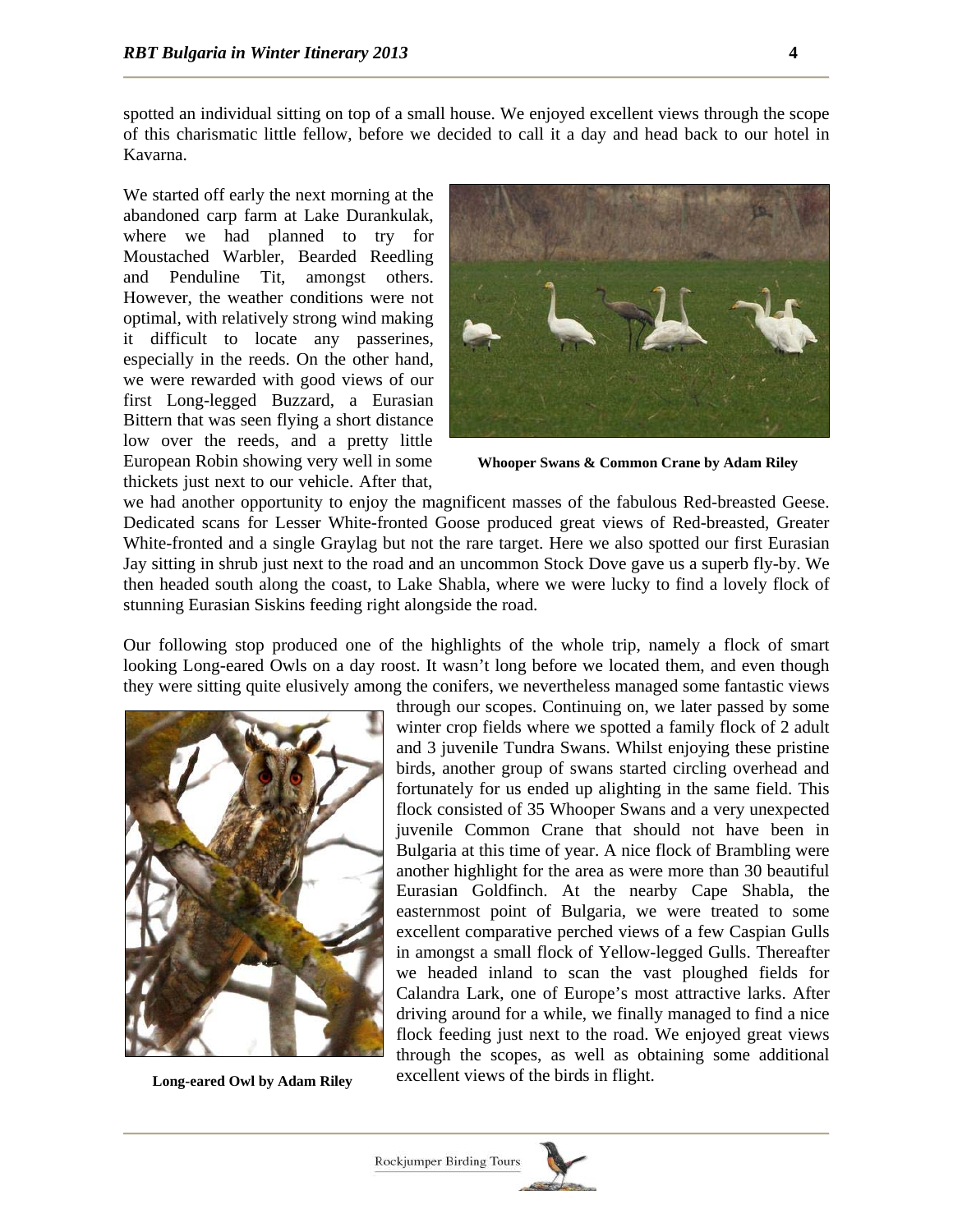The next morning we once again headed off to the reedbeds at the abandoned carp farm near Lake Durankulak, seeing our first of 5 Rough-legged Buzzards *en route*. The weather had thankfully improved so we felt that our chances of finding the passerines would be much better than the day before. After listening and scanning the reeds from various positions, all of a sudden we heard the typical prolonged, weak call of a Penduline Tit, and it wasn't long before we located a delightful pair in the reeds, finally managing excellent views as they fed at eye-level just a few meters away. We were able to separate the sexes, with the male having a broader and more blackish and prominent eye-mask. We then moved onto an embankment along one of the old and overgrown ponds, from where we could obtain a better overview of the reedbed. Within the next few minutes here we bagged our other two target species, namely Bearded Reedling and Moustached Warbler. The warbler obliged with superb views, even in the scope, but the reedling required fast binocular work! Scanning waterbirds in this area also produced the rare and sought-after White-headed Duck but sadly at a distance that had us all hoping for better views.

Next was our transfer along the coast down to Burgas. *En route*, we had our lunch break at a small, cosy restaurant just next to the road. After enjoying a scrumptious meal, we then continued to our next stop, a small village in a hilly landscape with adjacent vast deciduous forests, to search for another target species, namely Sombre Tit. Sure enough, it didn't take too long before an individual appeared, which was soon joined by another. We enjoyed excellent scope views of one bird in particular, as it perched just in front of us. Great and Blue Tits also showed well at this location.



**Great Tit by Adam Riley**

Thereafter, we journeyed southwards all the way to Sarafovo, just to the north of Burgas, where we would spend the following few nights. *En route* we picked up a nice flock of Eurasian Skylarks on a small football field just next to the road, and amongst them found our only Common Linnet of the trip. Reaching the coastal city of Burgas, we stopped at the vast saltpans at Atanasovsko Lake, where we appreciated some different scenery. Hundreds of striking Common Shelducks were scattered around out on the pans, as well as a total of 50 magnificent Dalmatian Pelicans with their curly hairdos. We also had our first encounter with the smart looking Pied Avocet, of which a flock



of 40 were seen, plus a handful of the spectacular Eurasian Curlew.

The next day was entirely spent in the surroundings of Burgas. We started off early in the morning at Lake Atanasovsko, where we were particularly entertained by the masses of Greater White-fronted Geese out on the fields just next to the Burgas Airport. Amongst them we also managed to pick out our final three Red-breasted Geese, which is quite a rare species in this part of the country. Our next stop was at the eastern section of Lake Mandra, on **Example 3 of the opposite side of the city of Burgas.** As we **Pygmy Cormorants by Adam Riley** 

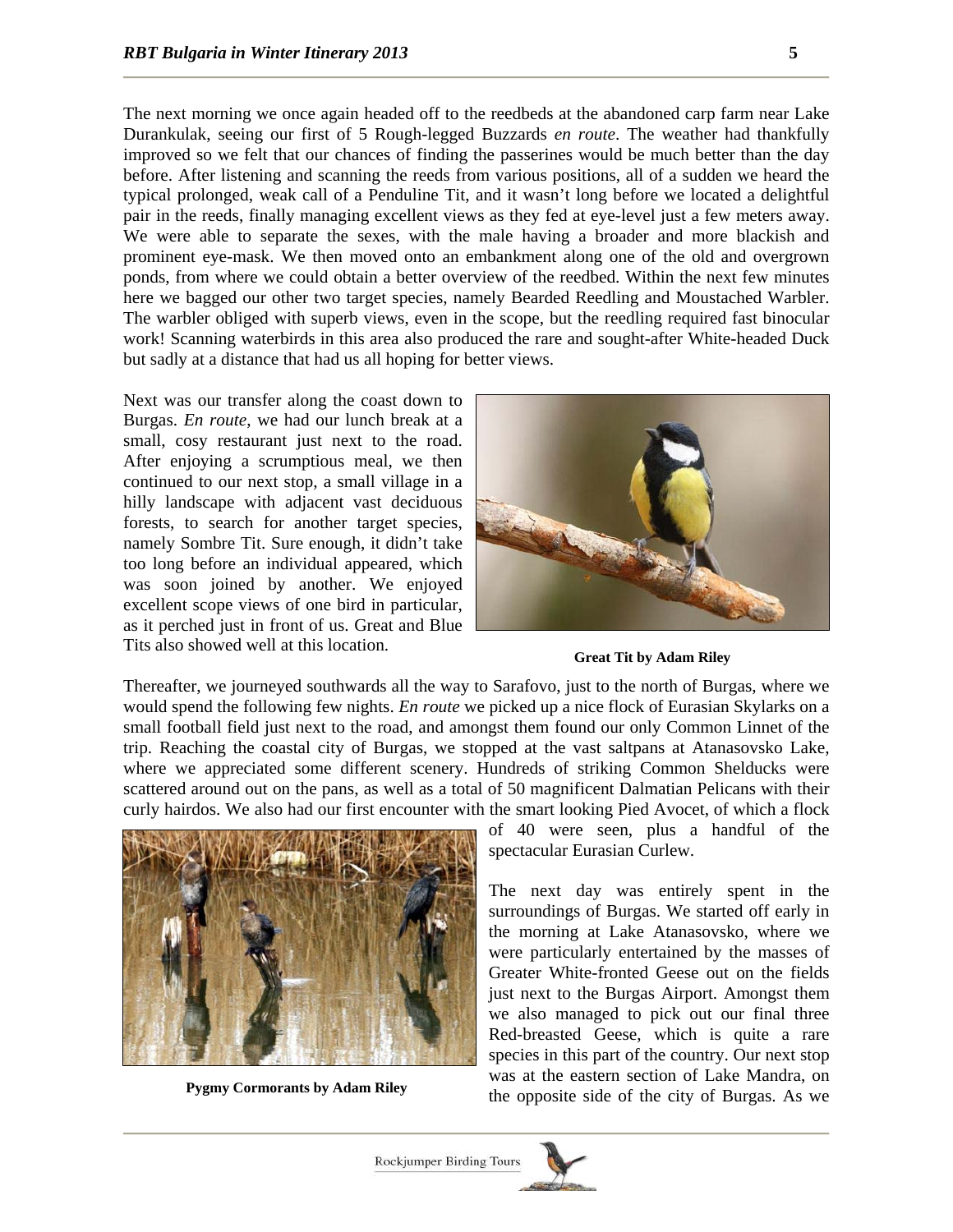came driving in on the road embankment, a White-tailed Eagle flew into view, shortly followed by a second individual, and these two started to hunt amongst the massive flocks of Eurasian Coots on the open water – a very impressive sight indeed. We also enjoyed another perched individual later on. After that, we continued to a small wetland a bit further ahead, where we were very lucky to find a stunning Common Kingfisher that gave us excellent scope views. An obliging Black Redstart was enjoyed by all. Another great sight was of 140 Whooper Swans and 130 Tundra Swans on the vast winter crop fields, and we also managed to pick out 7 Graylag Geese amongst them. After lunch, we returned to Poda Lagoon. Here we added some great species to our list including Greater Scaup, Smew and an unexpected Common Eider, which is a very uncommon species in Bulgaria. Pygmy Cormorants were again common. After a productive couple of hours here, we headed back through the city of Burgas, stopping at a high-rise stake-out for a Peregrine Falcon which allowed superb scope views. Our final stop was back at the Atanasovsko salt pans, where we scored with a flock of 20 Slender-billed Gulls flying past. After that we called it a day and headed back to our hotel in Sarafovo.

The next day was our big day for woodpeckers. Starting off very early, we noticed that the weather was the best we had encountered for woodland birding, with clear skies and no wind. We drove all the way down to the Strandzha Nature Park, up in the hills, and very close to the Turkish border. We were out the entire day and managed to bag all of our targeted woodpeckers! Walking through a very pretty mixed deciduous forest, with beech, aspens and oaks, and an almost complete carpeting of matted amber leaves, we were quite surprised at how pristine and vast these woods actually



**Birding in Strandzha Nature Park by David Erterius** 

were, and how peaceful it was in the area. It was also nice to see many brilliant Cyclamen and Yellow Crocus in full bloom, as well as some lovely yellow Mistletoe blooming high overhead. Among the woodpeckers, we were particularly entertained by three very showy Lesser Spotted Woodpeckers, a couple of sought-after White-backed Woodpeckers, a pair over very impressive Black Woodpecker, one Middle Spotted Woodpecker and, last but not least, two Grey-headed Woodpeckers feeding just next to the road and giving superb views. Other highlights today included cute Long-tailed Tits, Song Thrush, Marsh Tit, Eurasian Nuthatch and Short-toed Treecreepers. Before returning, we also spent the last few hours of daylight trying to obtain views of one of two Tawny Owls, which were remarkably heard calling early in the day in full light! However, despite our efforts, including staying until sunset, we failed to see them in the steep and inaccessible valley in which they had roosted.

We started off the next day with another visit to the Poda Lagoon. It was however very misty, so we diverted to Burgas City Park. Here we managed to pick up several new birds, including great scope views a Eurasian Sparrowhawk that was sitting inside a conifer tearing up a small bird. We also picked up several attractive Redwings, feeding on the berries of a massive ivy, as well as Goldcrest. Later on, as we passed Lake Burgas, we saw large rafts of waterfowl and decided scan the lake's northeast shore. It was a good decision, with our best find being a handful of White-headed Ducks,

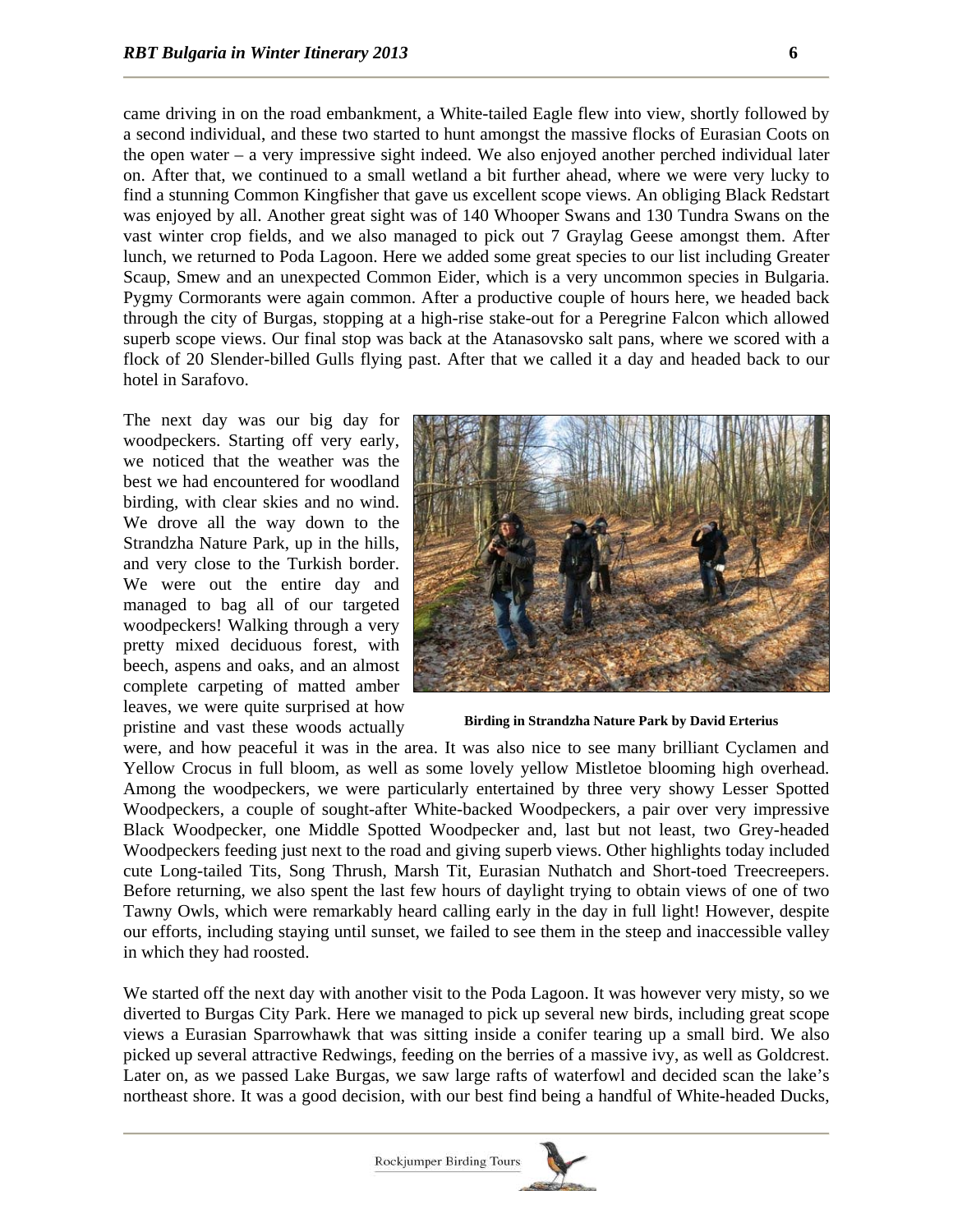which gave much clearer scope views than we had achieved before. It was also fascinating to see huge numbers of Common Pochard out on the vast lake. We then headed to Poda Lagoon again, where we had our lunch break. Memorable sightings at the lagoon were great views of a number of Little Grebes as well as Great Crested Grebes. We also had excellent views of a small flock of Hawfinch, and managed some nice studies of their great big bill through the scope. We also finally all managed to obtain views of a skulking Cetti's Warbler. And then, before heading back to our hotel in Sarafovo for a final celebratory dinner, we spotted a smart, "shrimp-pinkish" Slender-billed Gull just next to the road at Atanasovsko saltpans and a lovely pair of Crested Lark at Lake Pomorie.

Our final day of the tour saw most of the group leaving for the airport in Varna early in the morning. After that, the five of us who remained, including the driver and Dimiter, our expert local guide, then went westwards towards a little wetland right alongside Lake Varna. *En route*, all of a sudden we witnessed a fantastic display as we spotted a young male Northern Goshawk chasing Rock Doves on the outskirts of a small village, just next to the road. Certainly a species we didn't expect at such a late stage, considering that all such *Accipiters* tend to require a good dose of luck! A little further ahead we reached the wetland, and scoped the surrounding area. Among the various waterfowl species, it didn't take long for us to find the "cherry on the top" in the form of a splendid



**Hawfinch by Adam Riley** 

male Smew in all his sought-after and stylish adult plumage – what a bird! After regrouping on the other side of the wetland, we then walked all the way down to its swampy edge with scattered reeds to search for Water Rail. Soon an individual responded on our playback and amazingly came straight into sight, crossing a more sparsely vegetated area between the reeds and giving incredible views! In high spirits we left the wetland, and were then further rewarded with good views of a flock of beautiful Eurasian Goldfinch on the way back to the vehicle.

Since we still had a few hours remaining, we decided to make a last and final stop at the Varna beach to bird along the sandy shores. Here we saw several dozen Yellow-legged Gulls being fed by the locals, along with a few Mute Swans, all of which were very confiding. And then, just as we had climbed back into the mini-bus, a delightful little White Wagtail caught our eyes, walking just next to the road and giving excellent views. What a cracking way to end off this remarkable tour, before making our way to the airport in Varna for our return flights home!

Good transport and roads, fascinating scenery, comfortable accommodations, great food and a wonderful group of participants all combined to make this, our maiden Bulgaria in Winter birding adventure, a resounding success! A very special thank you to everyone, especially Dimiter, for ensuring that everything ran smoothly and as planned. We look forward to next year's tour!

## **Annotated List of Birds Recorded**

Nomenclature and taxonomy follows the IOC List v3.3.

## **Total: 118 (including 1 heard only)**

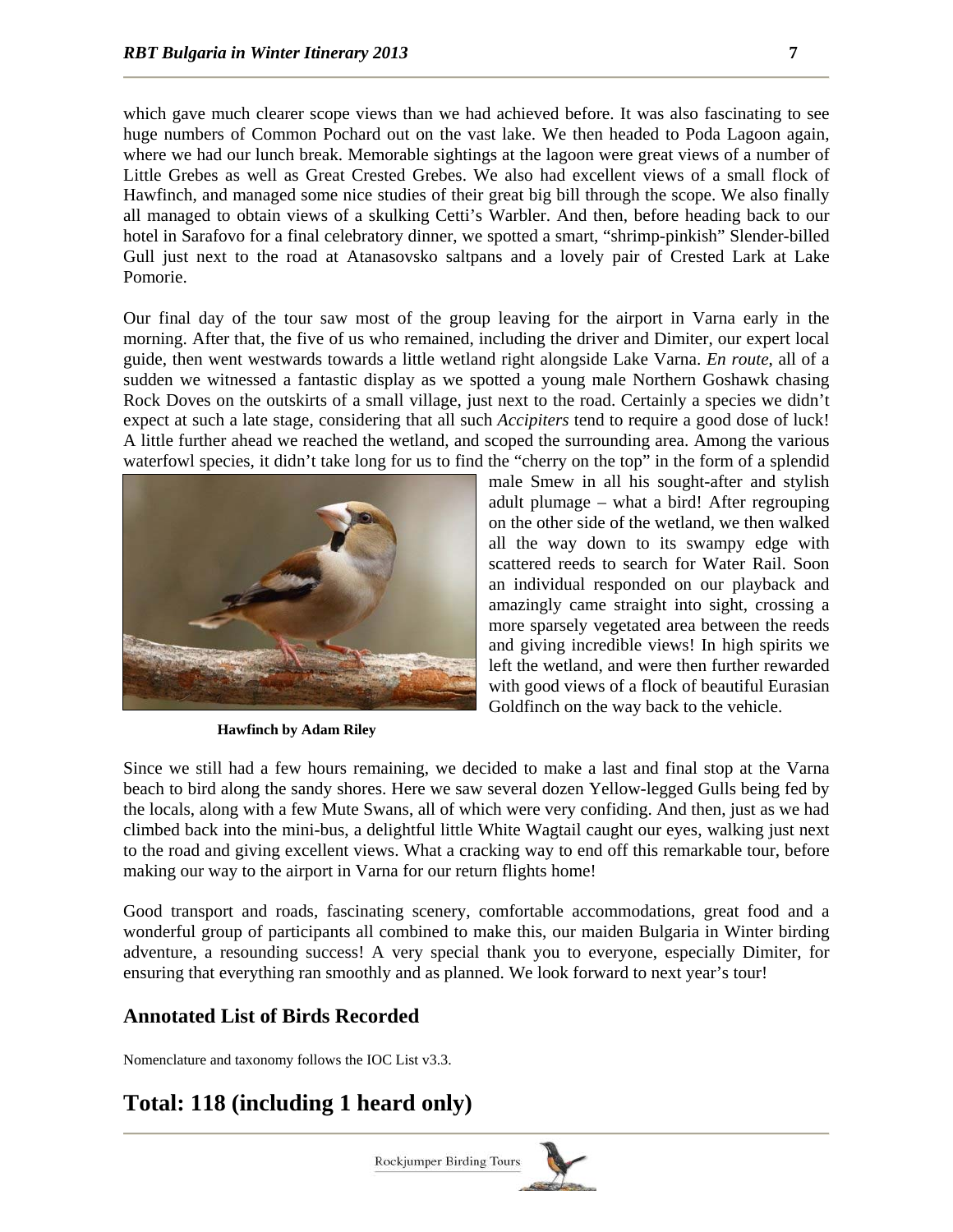## **Pheasants, Fowl & Allies Phasianidae**

**Common Pheasant** *Phasianus colchicus*

We saw a total of four during our trip.

## **Ducks, Geese & Swans Anatidae**

**Graylag Goose** *Anser anser*

Two sightings: one individual amongst Greater White-fronted and Red-breasted Geese at Lake Durankulak, and seven at Lake Mandra.

## **Greater White-fronted Goose** *Anser albifrons*

Large numbers were seen on four consecutive days, in Coastal Dobrudzha and at Lake Atanasovsko, with the highest count being around 6,000 in the surroundings of Lake Durankulak.

### **Red-breasted Goose** *Branta ruficollis*

In Coastal Dobrudzha we spent three days enjoying several thousand of these stunning and highly sought-after endangered waterfowl on the winter crop fields, with an estimated 4,380 birds being the largest flock record during our tour. A further 3 individuals were a pleasant find days later among Greater White-fronted Geese at Lake Atanasovsko.

#### **Mute Swan** *Cygnus olor*

Seen almost daily throughout the trip, with up to a hundred a day.

#### **Tundra Swan** *Cygnus columbianus*

A family group consisting of 2 adults and 3 juveniles was seen on a winter crop field just next to the road, not far from Lake Tuzla; and an impressive flock of 130 was seen at the vast winter crop fields at Lake Mandra.

#### **Whooper Swan** *Cygnus cygnus*

Seen on four consecutive days, with a day maximum of around 200.

#### **Common Shelduck** *Tadorna tadorna*

This striking species was seen in the hundreds, with a daily maximum of 400 in the surrounding wetlands of Burgas.

#### **Gadwall** *Anas strepera*

Seen during five days, with up to fifty in the surrounding wetlands of Burgas.

#### **Eurasian Wigeon** *Anas penelope*

Seen on three days with a maximum of 50 at Lake Tuzla.

#### **Mallard** *Anas platyrhynchos*

Small numbers were commonly encountered throughout Bulgaria.

### **Northern Shoveler** *Anas clypeata*

Small numbers were seen on several days, with a maximum of 30 at Poda Lagoon.

#### **Northern Pintail** *Anas acuta*

We had good scope views of a handsome male at Lake Varna on the first day and an additional dozen of individuals at Poda Lagoon.

#### **Eurasian Teal** *Anas crecca*

Seen in small numbers throughout the tour, with up to 30 on several days.

## **Red-crested Pochard** *Netta rufina*

A female was seen in flight at a coastal wetland near Lake Durankulak.

## **Common Pochard** *Aythya farina*

Seen at several fresh water sites on five separate days, with a maximum total of an impressive 3,500 out on the open waters of Lake Burgas and Lake Mandra. We had particularly good views when we followed the road embankment alongside the northeastern-most section of Lake Mandra.

### **Ferruginous Duck** *Aythya nyroca*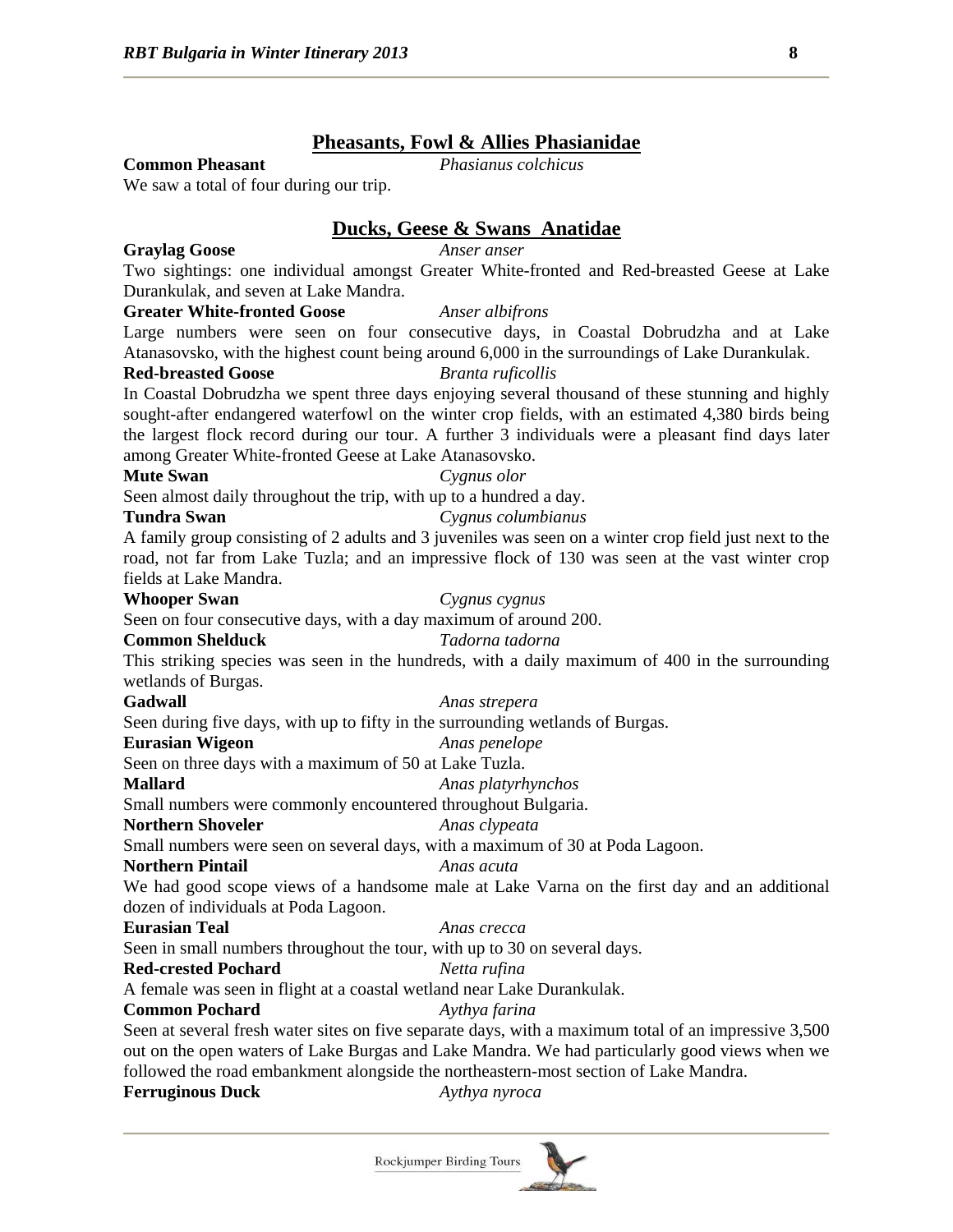We enjoyed good scope views of a male at Lake Varna, not far from the village of Beloslav on the first day.

## **Tufted Duck** *Aythya fuligula*

Seen in good numbers on several days, with up to 150 at Poda Lagoon and 200 at the Yatata wetland on the final day.

### **Common Eider** *Somateria mollissima*

We were quite surprised to find a female or young male at Poda Lagoon. This species is very uncommon in Bulgaria.

### **Greater Scaup** *Aythya marila*

Our first sighting of this winter visitor from northernmost Europe was of a male, which gave good scope views at Lake Shabla. We also enjoyed even better views of a group of ten among Tufted Ducks at Poda Lagoon on two consecutive days.

## **Common Goldeneye** *Bucephala clangula*

Seen at two occasions, with up to two females at Poda Lagoon.

This much wanted species, which breeds in small undisturbed lakes in the vast wilderness of northern Scandinavia and the Russian taiga, was seen at three occasions, with up to four females at Poda Lagoon. A few of us were also lucky to find a cracking adult male amongst other waterfowl at Yatata wetland, just hours before we headed for our return flight. What a bird!

### **Red-breasted Merganser** *Mergus serrator*

## Seen in small numbers throughout the trip in saltwater lagoons and on different locations along the

coast, with a maximum of 15 at Poda Lagoon.

### **White-headed Duck** *Oxyura leucocephala*

## This spectacular species, which has been red-listed by the IUCN due to a large reduction in populations during the last few decades, was first seen at Lake Durankulak, where a single individual gave very distant scope views. However, we were all far more satisfied when we were treated to much better views of five individuals at Lake Burgas.

## **Loons Gaviidae**

## **Black-throated Loon (Diver)** *Gavia arctica*

A single and quite distant individual was seen actively feeding on Lake Durankulak.

## **Grebes Podicipedidae**

## **Little Grebe (Dabchick)** *Tachybaptus ruficollis*

Single individuals were seen on three different days, with a daily total of up to twenty at Lake Pomorie and Poda Lagoon.

### **Great Crested Grebe** *Podiceps cristatus*

We had almost daily encounters of this species, with up to 60 at Poda Lagoon, where we also enjoyed great scope views.

## **Eared (Black-necked) Grebe** *Podiceps nigricollis*

This species was commonly seen at several saltwater locations along the coast. We also had good views of small groups on the open sea and several close encounters in harbours and bays. Highest count was 80 at Poda Lagoon.

## **Herons, Egrets & Bitterns Ardeidae**

## **Eurasian Bittern** *Botaurus stellaris*

We were fortunate to see this elusive and striking species, flying short distances low over the reedbeds on a total of three occasions: at Lake Durankulak, Pomorie wetland and near Poda Lagoon.



## **Smew** *Mergellus albellus*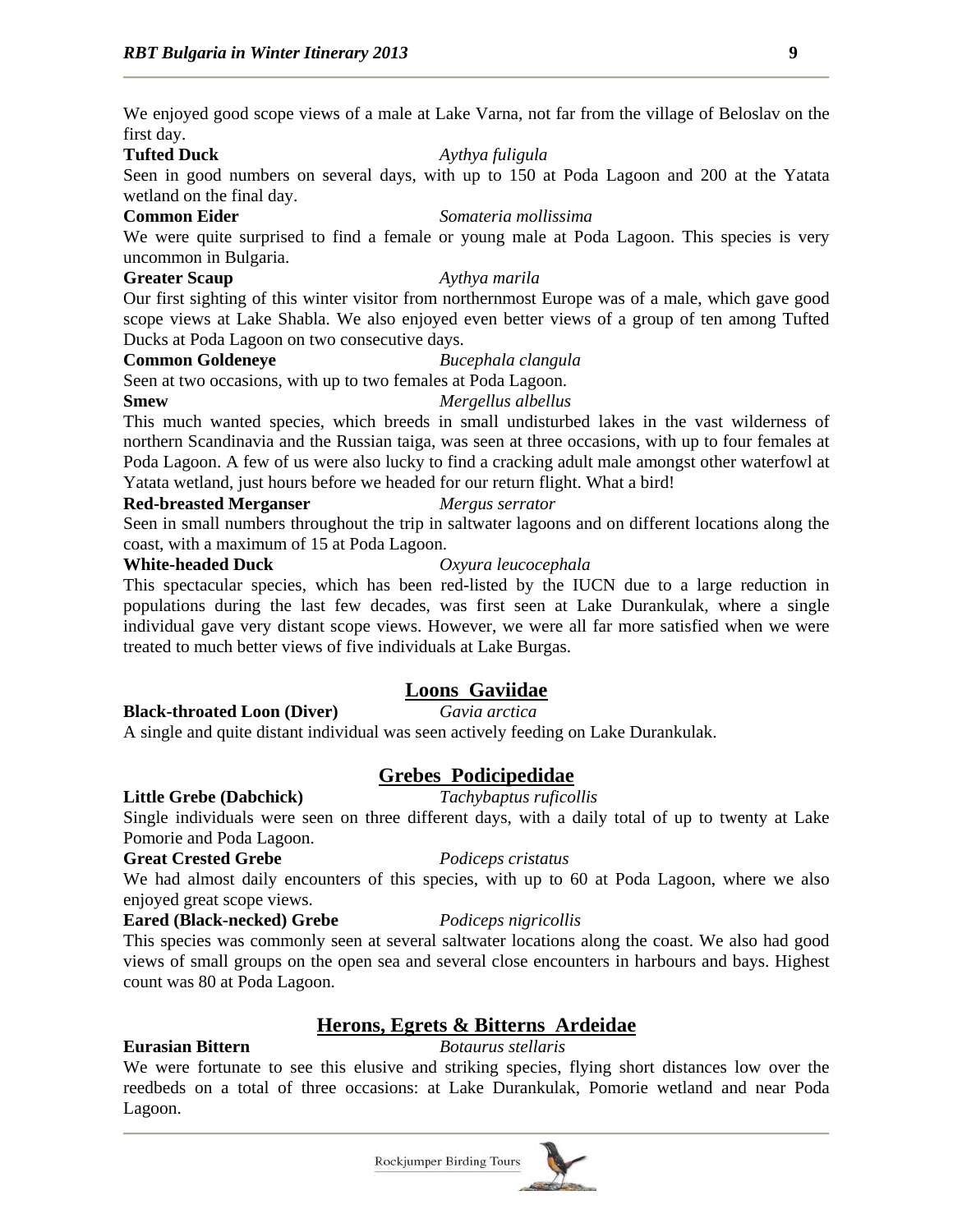## **Grey Heron** *Ardea cinerea*

Single individuals were seen on four days, with up to ten on the final day.

## **Great Egret** *Egretta garzetta*

We had small groups and singles at different fresh water sites throughout the trip. On the best day, we enjoyed a daily total of 50 individuals.

## **Pelicans Pelecanidae**

## **Great White Pelican** *Pelecanus onocrotalus*

This species is uncommon during the winter in Bulgaria, as most of the birds from the European population migrate to Africa, but we nevertheless found seven immature birds amongst a group of Dalmatian Pelicans out on a submerged farmland in the surroundings of Lake Mandra. We also had one immature on the following day at Yatata wetland.

## **Dalmatian Pelican** *Pelecanus crispus*

This magnificent species has an impressive wingspan up to 3.2 metres and breeds from southeastern Europe eastwards through Central Asia. Our initial sighting was at Lake Varna on the first day, and later on we enjoyed fantastic views at Atanasovsko saltpans, of birds both roosting and flying by. Several were in their stunning breeding plumage. We also located a large group comprising 66 individuals out on a submerged farmland, in the surroundings of Lake Mandra. This was Michael's final pelican species, congratulations!

## **Cormorants & Shags Phalacrocoracidae**

## **Pygmy Cormorant** *Microcarbo pygmeus*

Seen commonly throughout Bulgaria at most fresh water sites, especially channels, marshes and lakes. Our highest daily total was an estimated 300 individuals.

## **European Shag** *Phalacrocorax aristotelis*

Seen on two days along the coast in the northeast, best daily total was a dozen at Cape Kaliakra, where we had particularly good views of one perched on the sea-cliffs.

## **Great Cormorant** *Phalacrocorax carbo*

The *sinensis* subspecies, which is the one that occurs in Bulgaria as well as the rest of southeastern Europe, was commonly encountered throughout the tour. We were particularly entertained by the ritualised wing-flapping display of breeding birds at Poda Lagoon, sitting atop their nests on pylons. We decided this was as close as we would get to watching displaying birds-of-paradise in Bulgaria!

## **Hawks, Kites, Eagles & Vultures Accipitridae**

## **White-tailed Eagle** *Haliaeetus albicilla*

We enjoyed fantastic views at Lake Mandra, where we had a total of 2 adults and 1 sub-adult. The first eagle crossed the road embankment just in front of our vehicle, and shortly after that began to hunt for Eurasian Coots out on the open waters, where it was joined by a second individual. A truly impressive sight! We also had good scope views of an adult at a nearby small wetland, where we watched it perched high in a hilly beech wood.

## **Western Marsh Harrier** *Circus aeruginosus*

Seen in good numbers throughout the tour, quartering over reedbeds.

## **Hen Harrier** *Circus cyaneus*

We saw about a dozen in total on five out of eight days. Several very smart adult males were thoroughly enjoyed.

## **Eurasian Sparrowhawk** *Accipiter nisus*

Seen on eight occasions, most memorable of which was a stunning adult male, perched at close range and tearing at prey in Burgas City Park.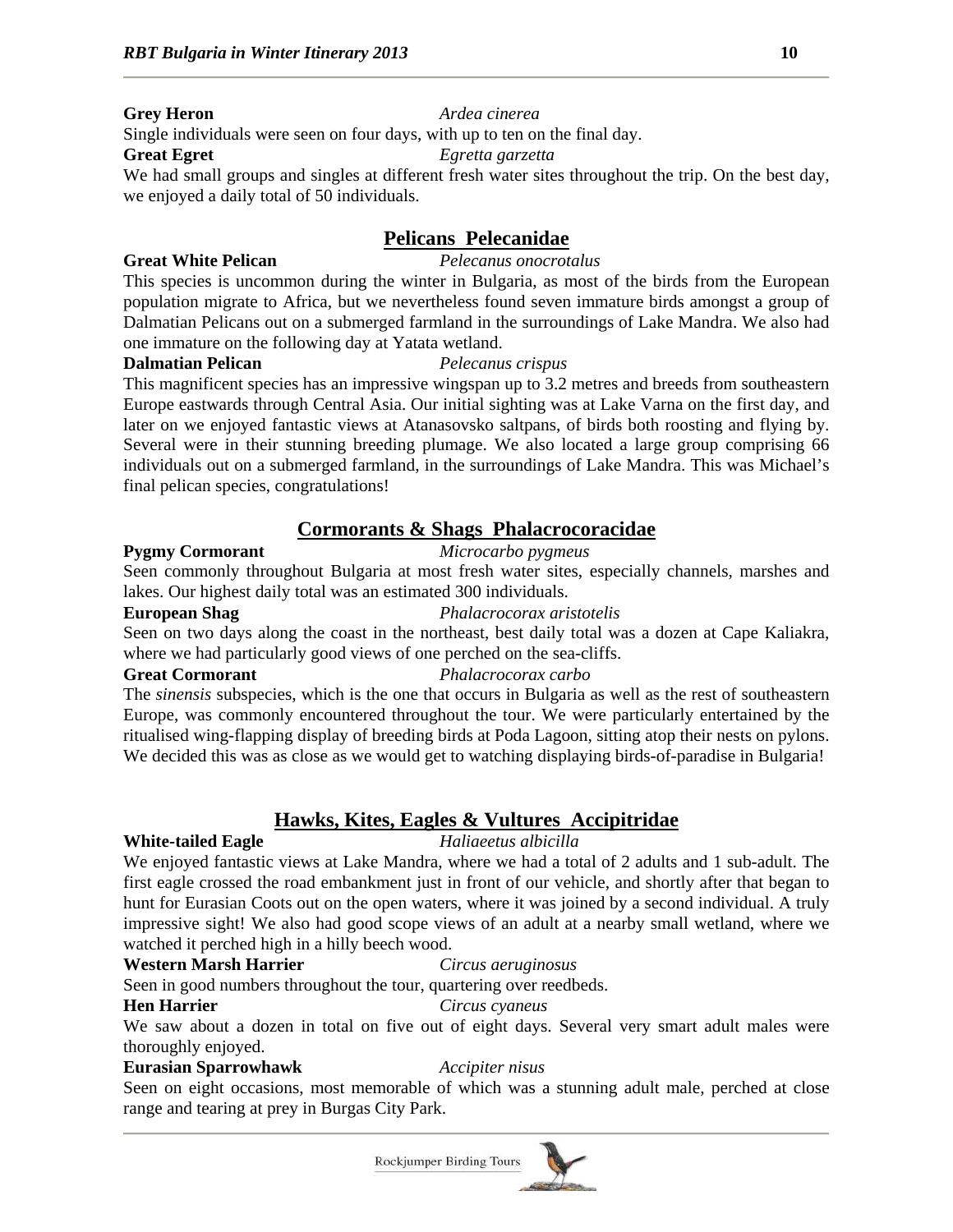## **Northern Goshawk** *Accipiter gentilis*

A few of us were lucky to witness a fantastic show of a young male hunting Feral Pigeons at the small village of Konstantinovo, some 8 kilometres to the southwest of Varna Airport, just a few hours before the end of the tour.

### **Common Buzzard** *Buteo buteo*

Small numbers were seen on most days, with a maximum day count of 20. Excellent views were enjoyed.

## **Long-legged Buzzard** *Buteo rufinus*

One adult was seen in the surroundings of Lake Durankulak, and three birds were seen in the

surroundings of Burgas (two at Lake Mandra and a juvenile at Lake Atanasovsko).

## **Rough-legged Buzzard** *Buteo lagopus*

We had a total of half a dozen of these charismatic raptors, which are winter visitors from northern Scandinavia and Russia, of which several were seen hovering next to the road.

## **Falcons & Caracaras Falconidae**

## **Common Kestrel** *Falco tinnunculus*

Up to five birds (15 in total) were seen on six dates at various locations.

## **Peregrine Falcon** *Falco peregrinus*

We had a total of four birds, most notably an adult perched high up on a building in central Burgas, allowing excellent scope views.

## **Rails, Gallinules & Coots Rallidae**

## **Water Rail** *Rallus aquaticus*

Heard in the reeds at the abandoned carp farm at Lake Durankulak, and then a few of us had the good fortune to enjoy cracking views of an adult at Yatata wetland, just hours before we headed for our return flight.

## **Eurasian Coot** *Fulica atra*

Commonly encountered throughout the tour, at both freshwater and saltwater locations.

## **Cranes Gruidae**

## **Common Crane** *Grus grus*

We had excellent views of an immature bird out on a winter crop field, among Whooper and a few Tundra Swans, not far from Lake Tuzla.

## **Stilts & Avocets Recurvirostridae**

**Pied Avocet** *Recurvirostra avosetta*

Flocks were seen on two consecutive days at Atanasovsko saltpans, with a maximum count of 150.

## **Plovers & Lapwings Charadriidae**

**Black-bellied (Gray) Plover** *Pluvialis squatarola*

We had good views of one at Lake Pomorie.

## **Sandpipers & Allies Scolopacidae**

## **Common Snipe** *Gallinago gallinago* We flushed one at the edge of the reeds at Poda Lagoon. **Eurasian Curlew** *Numenius arquata* Seen on two consecutive days, with up to 10 at Atanasovsko saltpans, Burgas. **Common Redshank** *Tringa totanus*

**Rockjumper Birding Tours**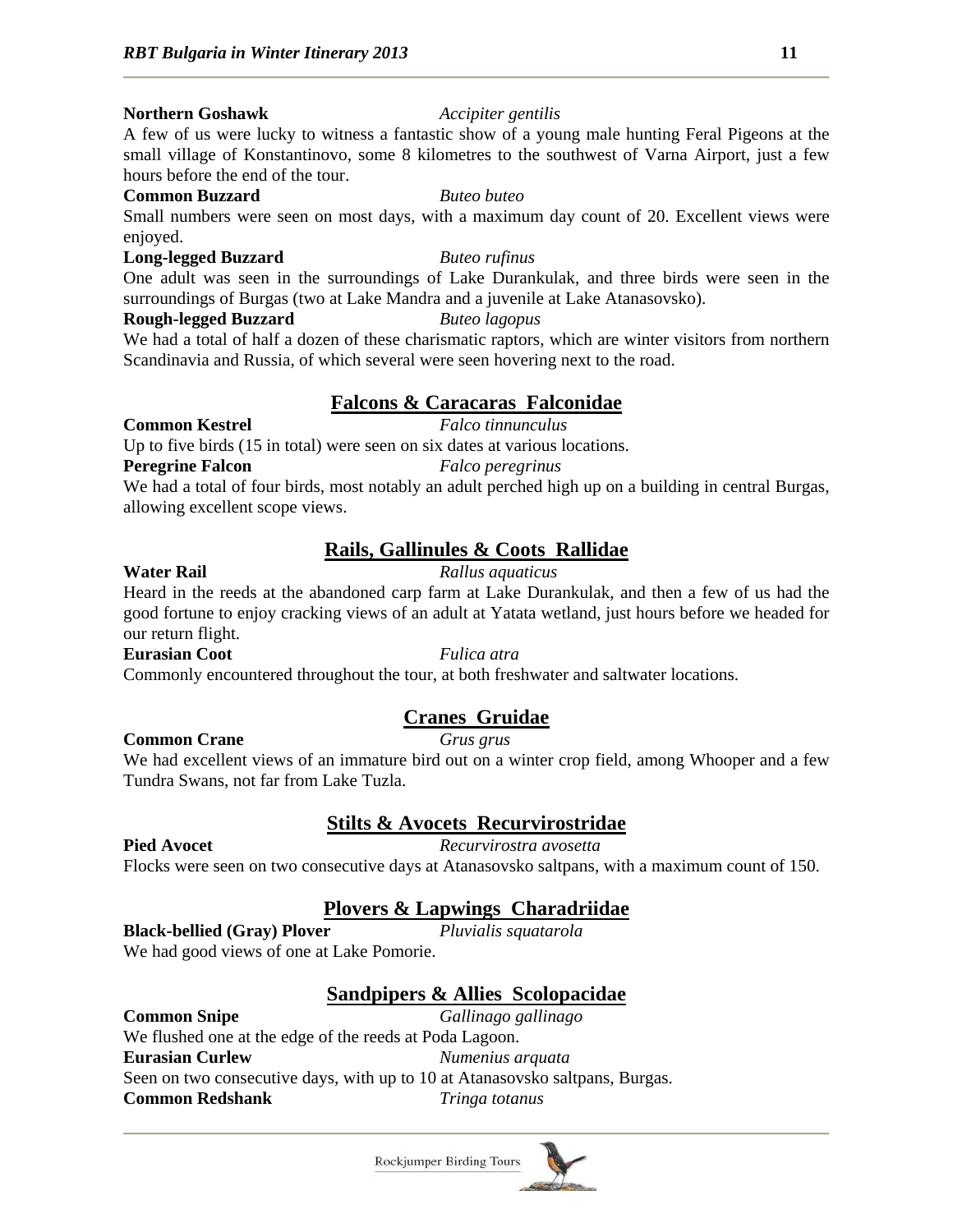We had good views of three birds at Lake Pomorie.

## **Green Sandpiper** *Tringa ochropus*

We had good views of one bird in a small marsh, down in an old quarry not far from Poda Lagoon.

## **Gulls Laridae**

## **Black-headed Gull** *Chroicocephalus ridibundus*

Seen commonly throughout the tour, with a daily total of around 400 at various wetlands around Burgas.

## **Slender-billed Gull** *Chroicocephalus genei*

Some 20 adults in their smart pinkish breeding plumage gave good scope views when flying by at Atanasovsko saltpans, and we enjoyed even better views of a swimming adult in its typical longnecked feeding posture at the same location.

## **Little Gull** *Hydrocoloeus minutus*

Small numbers were seen on several days, with up to 40 feeding along the shore at Lake Durankulak and a total of 50 in the same area on the following day.

## **Mediterranean Gull** *Ichthyaetus melanocephalus*

Seen at one occasion, in the basin of Varna Harbour on the first day, where we had good scope views of a flock of 30 out on the open water in the late afternoon.

### **Mew (Common) Gull** *Larus canus*

Recorded on three dates during the tour, with the highest count coming from Lake Mandra where we saw about 10 individuals.

### **Caspian Gull** *Larus cachinnans*

Recorded on four dates during the tour, with most birds (about 10) in the Burgas area. We were treated to some excellent comparative views of this and the following closely related species.

### **Yellow-legged Gull** *Larus michahellis*

Commonly encountered throughout the tour, along the coast as well as in fresh water habitats. The vast majority of adults were in breeding plumage, and territorial pairs were regularly on rooftops along the coast.

## **Doves & Pigeons Columbidae**

**Rock Dove (Feral Pigeon)** *Columba livia*

Seen daily throughout the tour, in various types of urban environments.

## **Stock Dove** *Columba oenas*

We had excellent views of a single bird seen flying by in good light and at close range, when we watched the Red-breasted Geese at Lake Durankulak.

## **Common Wood Pigeon** *Columba palumbus*

A flock of 30 was seen right next to the road at Atanasovsko saltpans, and 8 birds were flying over at Silkosia Nature Reserve.

## **Eurasian Collared Dove** *Streptopelia decaocto*

We encountered small groups on several days, in gardens and other types of urban environments.

## **Typical Owls Strigidae**

## **Eurasian Eagle-Owl** *Bubo bubo*

We had superb scope views of one at a day roost on Cape Kaliakra, perched high up on the cliffs on the opposite side of a small canyon.

**Little Owl** *Athene noctua*

We had excellent views of one on the rooftop of an old house, in the village of Balgarevo.

**Long-eared Owl** *Asio otus*

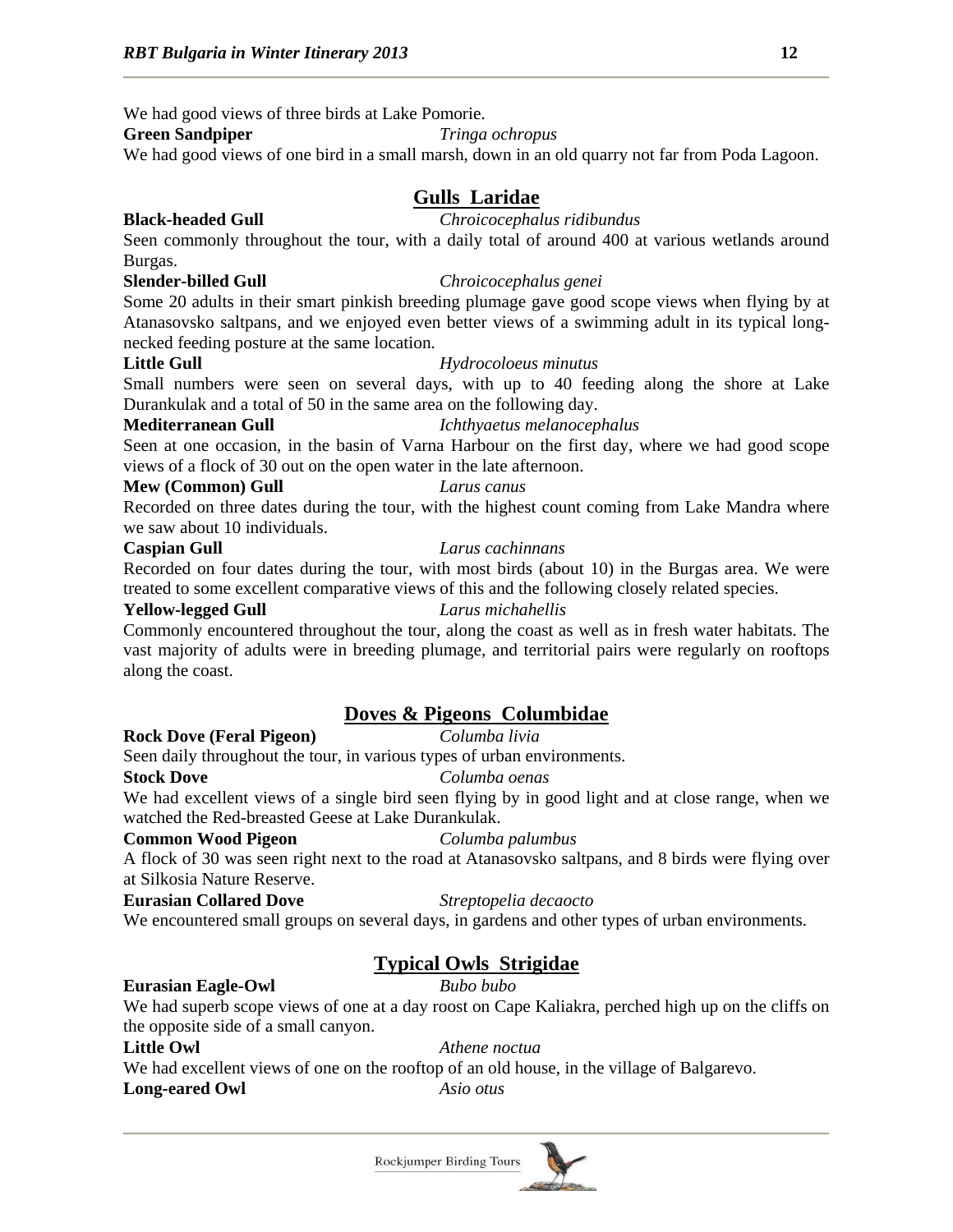We were fortunate to find 10 individuals of this striking species at a day roost in a clump of conifers in the village of Ezerets.

## **Tawny Owl** *Strix aluco*

Two males were heard calling in complete daylight (!), in the vast deciduous forest of Silkosia Nature Reserve. However, despite extreme efforts including staying until sunset, we failed to see them in the steep and inaccessible valley in which they were calling.

## **Kingfishers Alcedinidae**

## **Common Kingfisher** *Alcedo atthis*

We enjoyed cracking scope views of a bird perched on top of cattails at a small wetland at the southeastern shore of Lake Mandra, just between the villages of Dimchevo and Tvarditsa.

## **Woodpeckers & Allies Picidae**

## **Lesser Spotted Woodpecker** *Dendrocopus minor*

We enjoyed excellent views of an excited pair plus a lone female in Silkosia Nature Reserve, in the Strandzha Mountains, and a single individual was also seen briefly in Burgas City Park the following day.

## **Middle Spotted Woodpecker** *Dendrocopus medius*

We had a total of three individuals in Silkosia Nature Reserve in the Strandzha Mountains. One showed particularly well and was very vocal with its typical mewing call.

### **White-backed Woodpecker** *Dendrocopus leucotos*

A pair of the race *lilfordii*, occurring in the Balkans and Turkey, was found late in the afternoon in the vast deciduous forest of Silkosia Nature Reserve. We enjoyed superb scope views as they were feeding and calling actively among the aspens and oaks just next to the road.

### **Syrian Woodpecker** *Dendrocopus syriacus*

This species was recorded on four out of eight days, and we had particularly good views of a territorial and very cooperative male in the village of Kamen Brjag, perched on top of nearby trees and telephone poles.

## **Great Spotted Woodpecker** *Dendrocopus major*

One was seen perched on top of a big spruce tree at Lake Shabla, and we also heard the species in Silkosia Nature Reserve.

## **Black Woodpecker** *Dryocopus martius*

We had good views of this impressive species in Silkosia Nature Reserve, with a very vocal bird flying by as well as seen perched in the beech wood, and another one heard with its typical "machine gun-drumming".

## **Grey-headed Woodpecker** *Picus canus*

Two foraging individuals were found late in the afternoon in the vast deciduous forest of Silkosia Nature Reserve. We enjoyed superb scope views as they were feeding actively among the aspens and oaks just next to the road.

## **Shrikes Laniidae**

**Great Grey Shrike** *Lanius excubitor*

A total of 9 individuals were seen of this smart-looking species, with 5 being the highest daily count in Coastal Dobrudzha.

## **Crows, Jays & Magpies Corvidae**

**Eurasian Jay** *Garralus glandarius*

Rockjumper Birding Tours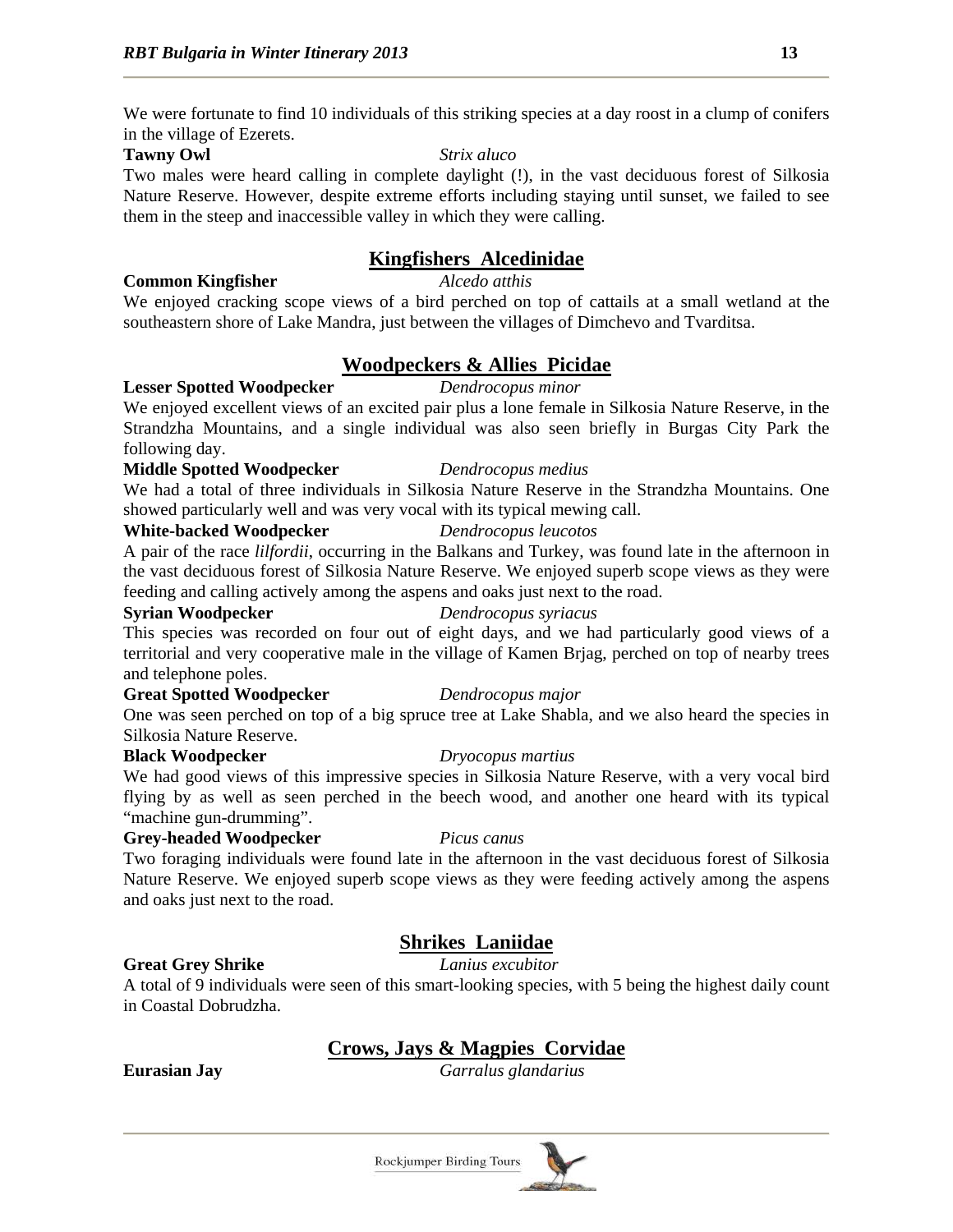Our first encounter was just next to the road in the coastal Dobrudzha area, and we also enjoyed about half a dozen in the Strandzha Nature Park.

## **Eurasian Magpie** *Pica pica mauratanica*

Seen commonly throughout the tour.

### **Western Jackdaw** *Coloeus monedula*

Two individuals gave excellent views just next to the road in a small village in the Coastal Dobrudzha area.

## **Rook** *Corvus frugilegus*

Seen commonly throughout the tour, with up to a hundred on one of the days.

## **Hooded Crow** *Corvus cornix*

Single individuals were seen over five days. This is the same species that occurs in the northern parts of Europe, while the closely related Carrion Crow being the one that is found in the western parts of Europe.

## **Northern Raven** *Corvus corax*

A few were seen over three days.

## **Tits Paridae**

## **Marsh Tit** *Periparus ater*

We were treated to excellent views of up to four individuals in the Strandzha Nature Park.

## **Sombre Tit** *Poecile lugubris*

Two individuals of this sought-after species, which is confined to the open deciduous forest on mountain slopes in southeastern-most Europe and the Middle East, offered us some excellent scope views in the village of Banya.

Seen over most days, with up to 30 being the highest daily record.

Small numbers were seen over four days, with several coming into close views.

## **Penduline Tits Remizidae**

## **Eurasian Penduline Tit** *Remiz pendulinus*

This distinctive little bird was seen at the abandoned carp farm at Lake Durankulak, where we were treated to some excellent views of a smart pair feeding low in the reeds at very close range.

## **Bearded Reedling Panuridae**

## **Bearded Reedling** *Panurus biarmicus*

We eventually had good views of a pair at the abandoned carp farm at Lake Durankulak.

## **Larks Alaudidae**

## **Calandra Lark** *Melanocorypha calandra*

After scanning the ploughed fields in the surroundings of the village of Gorun, we finally managed to find a flock of about 35 individuals out on an open field. We were treated to some really good views of the birds, both perched and in flight.

## **Crested Lark** *Galerida cristata*

One individual was seen at Lake Mandra and we got even better views of two individuals at very close range at Lake Pomorie.

## **Eurasian Skylark** *Alauda arvensis*

We enjoyed nice scope views of a flock of 17 in Sarafovo, and managed some additional good views of another flock at Atanasovsko Lake the following day.

**Great Tit** *Parus major*

**Eurasian Blue Tit** *Cyanistes caeruleus*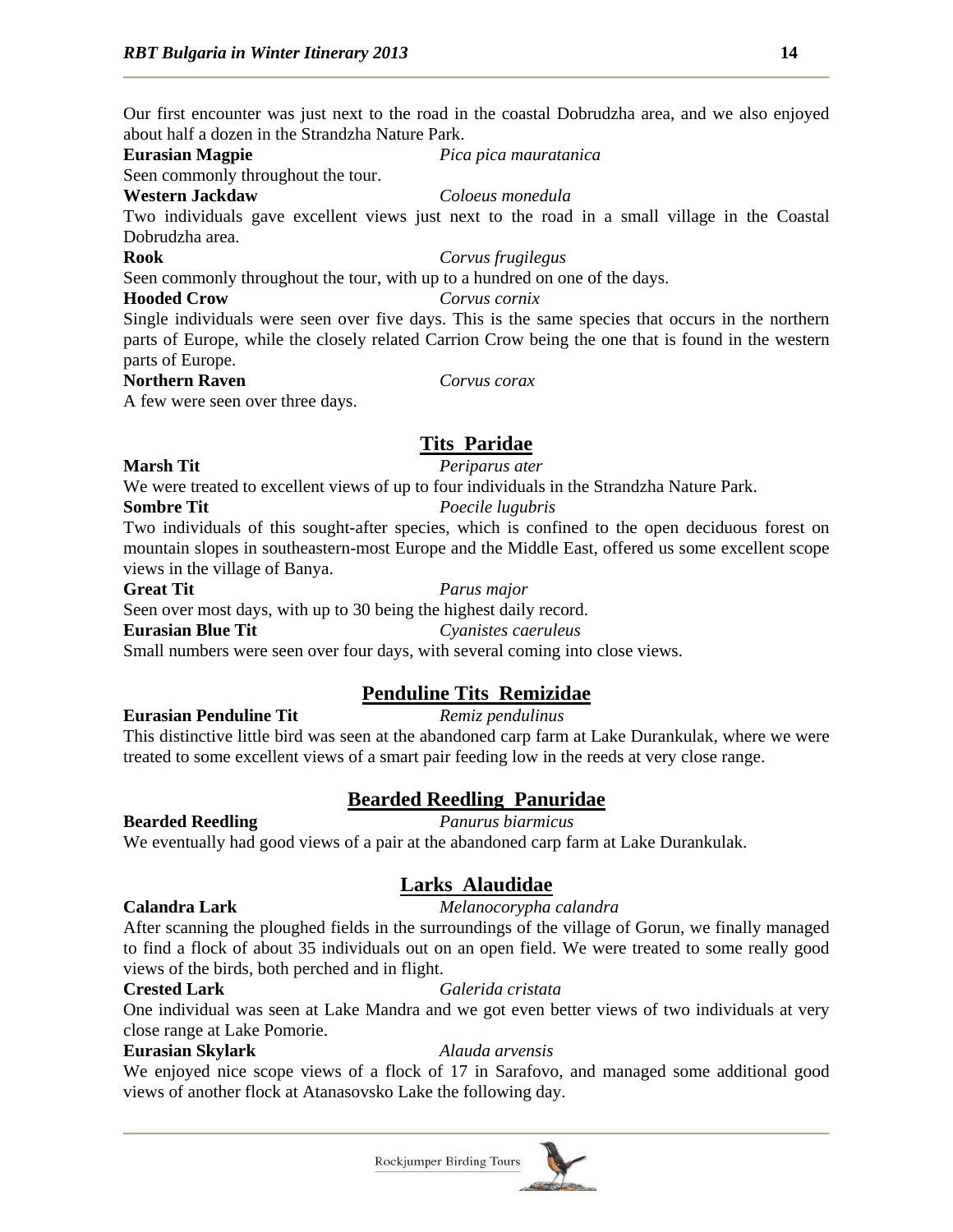## **Cettia Bush Warblers and allies Cettidae**

### **Cetti's Warbler** *Cettia cetti*

Single individuals of this skulker were heard singing throughout the trip from various types of dense vegetation, and we were also lucky to get a glimpse of one at Poda Lagoon.

## **Bushtits Aegithalidae**

### **Long-tailed Tit** *Aegithalos caudatus*

About ten of this very attractive little species were seen in the Strandzha Nature Park, where we had close encounters. A few of us had another four individuals at Yatata wetland just hours before heading back to the airport.

## **Reed Warblers & Allies Acrocephalidae**

### **Moustached Warbler** *Acrocephalus melanopogon*

At least two of this attractive little warbler gave us excellent scope views in the reeds at the abandoned carp farm at Lake Durankulak.

## **Goldcrests, Kinglets Regulidae**

### **Goldcrest** *Regulus ignicapillus*

Our first encounter was of one individual in Sarafovo, in a clump of conifers just next to the road, and later on we had even better views of two individuals in Burgas City Park.

Single individuals of this distinctive little species were seen over five days, with up to 5 being the highest daily record. We had particularly memorable views of one at Lake Mandra, showing very well in some copses at close range.

## **Nuthatches Sittidae**

**Eurasian Nuthatch** *Sitta europaea*

This acrobatic little fellow showed very well in the Strandzha Nature Park, where several individuals came into close view just above our heads.

## **Treecreepers Certhiidae**

### **Short-toed Treecreeper** *Certhia brachydactyla*

Our first encounter with this species was in the Strandzha Nature Park, where we had particularly good views of a territorial male coming down the trees just above us. We also had one individual in Burgas City Park.

## **Starlings Sturnidae**

We had small flocks, consisting of a few hundred individuals, in the Coastal Dobrudzha area and much higher numbers in the Burgas area, with the maximum record being a single flock of about 1500 individuals – a truly impressive sight!

## **Thrushes Turdidae**

**Common (Eurasian) Blackbird** *Turdus merula*



**Wrens Troglodytidae**

# **Eurasian (Winter) Wren** *Troglodytes troglodytes*

**Common Starling** *Sturnus vulgaris*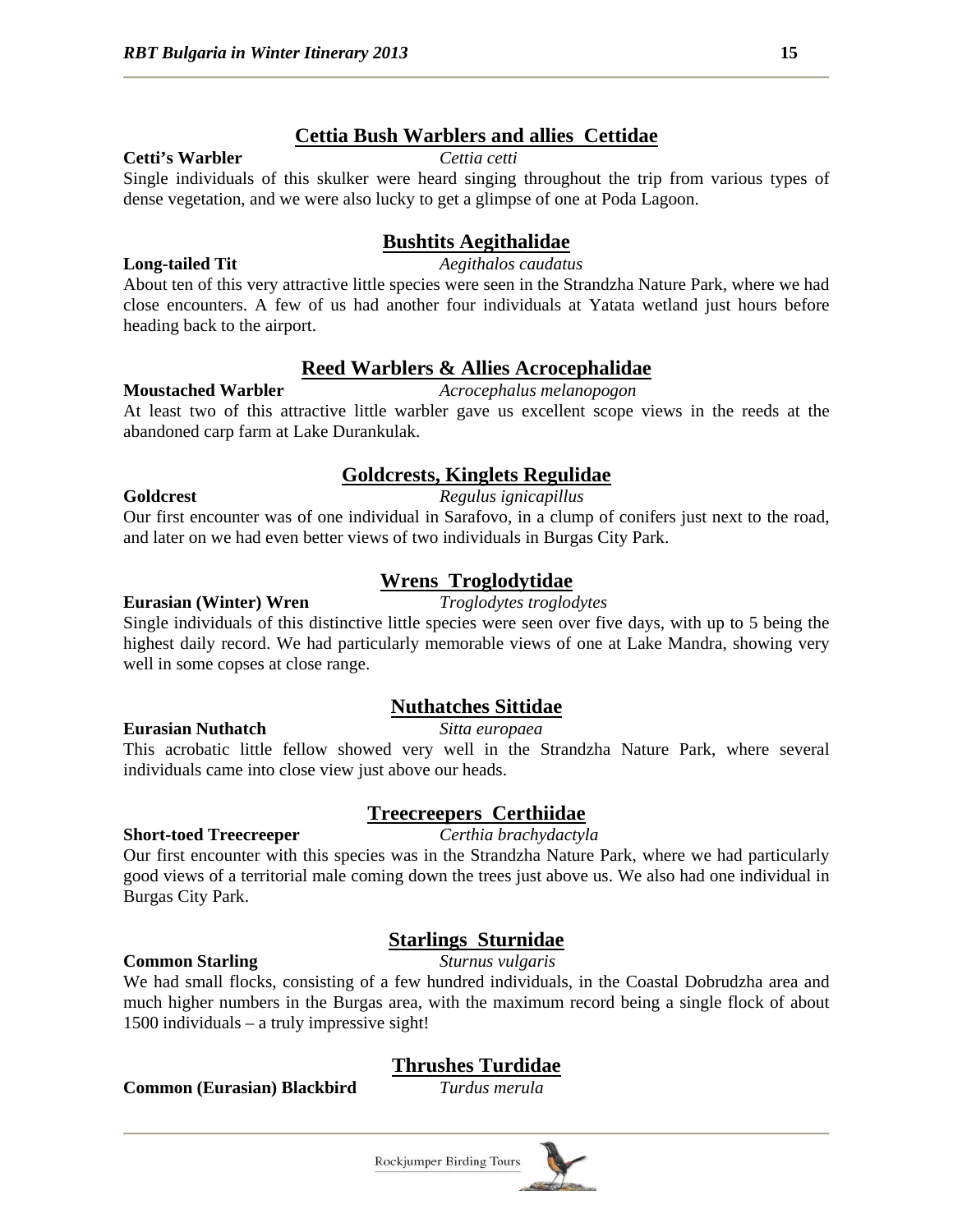Seven birds were noted over five days, most of them seen flying by from our vehicle. An additional few were also heard.

### **Song Thrush** *Turdus philomelos*

Four were seen in the Strandzha Nature Park and we had even better views of another two in Burgas City Park.

## **Mistle Thrush** *Turdus viscivorus*

One individual was seen briefly along the road, and another was heard singing in the Strandzha Nature Park.

## **Chats, Old World Flycatchers Muscicapidae**

## **European Robin** *Erithacus rubecula*

About half a dozen were encountered throughout the trip, with one individual giving good views at the abandoned carp farm at Lake Durankulak.

## **Black Redstart** *Phoenicurus ochruros*

We managed to spot a single individual from our minibus, in a small village in the surroundings of Lake Mandra. Seen by the whole group for several minutes, perched at close range.

## **Old World Sparrows Passeridae**

## **House Sparrow** *Passer domesticus*

Seen at several occasions in urban environments, with 100 individuals being the single highest record.

### **Eurasian Tree Sparrow** *Passer montanus*

Seen in urban environments at Lake Mandra, with up to 30 individuals.

## **Wagtails & Pipits Motacillidae**

## **White Wagtail** *Motacilla alba*

We had three individuals flying by, possibly early migrants, in the area of coastal Dobrudzha, and a few of us enjoyed a single individual perched at close range at Varna beach on the final day, just hours before our departure.

## **Meadow Pipit** *Anthus pratensis*

Up to ten individuals were seen at the abandoned Carp Farm at Lake Durankulak.

## **Water Pipit** *Anthus spinoletta*

We had good but brief scope views of one bird at Atanasovsko saltpans and an additional two individuals seen briefly flying by at Poda Lagoon.

## **Siskins, Crossbills & Allies Fringillidae**

## **Common Chaffinch** *Fringilla coelebs*

Single individuals and small flocks were seen throughout.

**Brambling** *Fringilla montifringilla*

A common breeder in the vast expanses of forests and mountains in central and northern Scandinavia, and further east all across the Russian taiga belt. We were treated to good scope views of about 20 individuals, associating with other finches in the surroundings of Lake Tuzla.

## **European Greenfinch** *Carduelis chloris*

We enjoyed good views of this brightly coloured species at several occasions.

## **Eurasian Siskin** *Carduelis carduelis*

Seen over three days, the most memorable views were at Lake Shabla where a flock of 60 were seen feeding at close range on the ground, just at the roadside.

**European Goldfinch** *Carduelis carduelis*